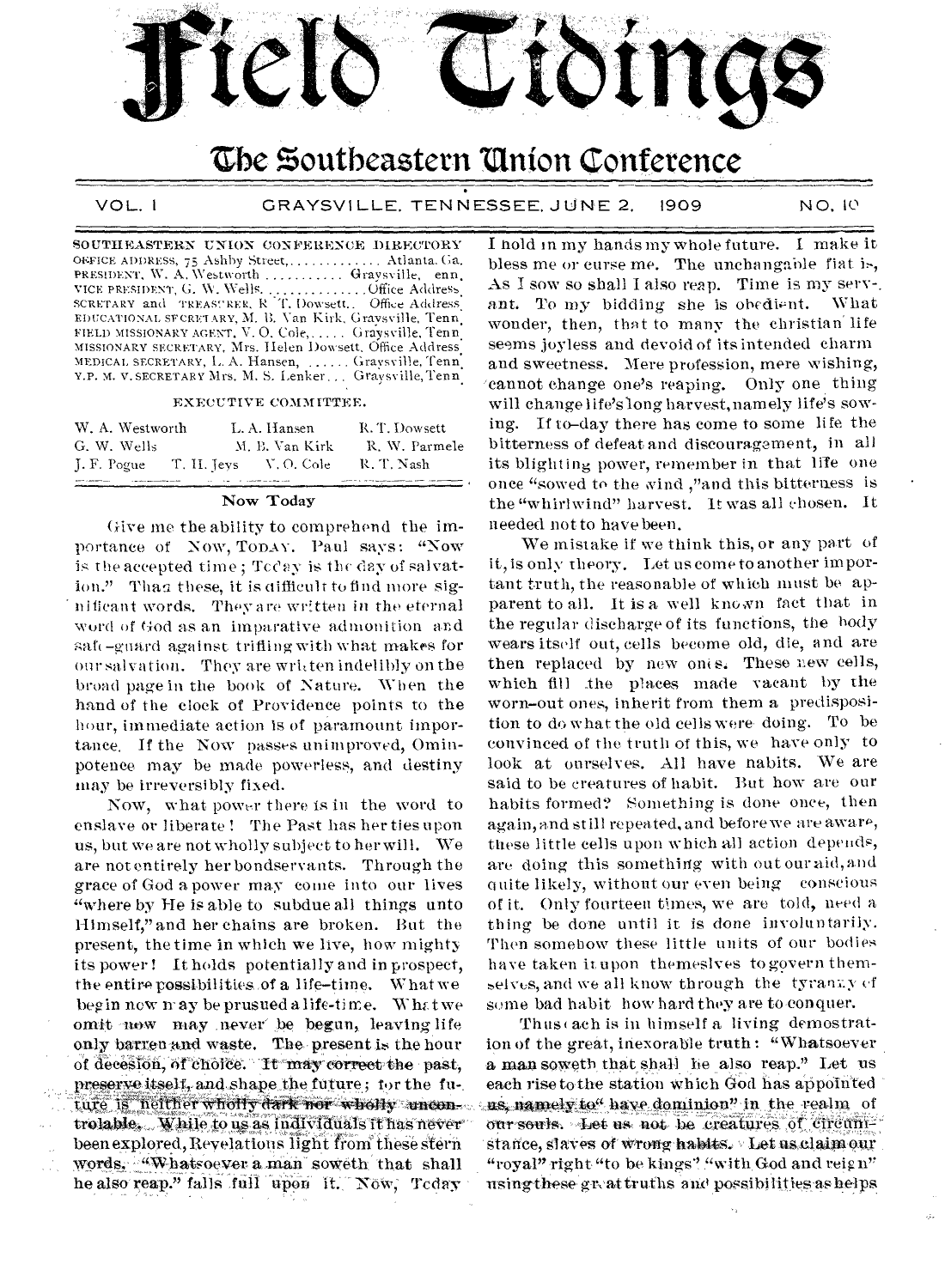### in life's battle. Let us begin anew, Now, To day. H.S. MILLER.

### News Notes from General Conference

The day before Conference opened many hundreds of people and several carloads of baggage arrived upon the ground. Although every effort was made to transport the baggage the two miles from Takoma Park Station to the General Conference ground, yet many of our people were without their bedding the first night. However, all were provided for, and no one sufferd.

The delegates from all parts of the world seem to be enjoying the different meetings very much, and each part of the great field is well represented.

Promptly at ten o'clock, May 13, the Conference was called to order. The usual opening service was conducted. Our brethren who get the Bulletin are getting good reports of the Conference from day to day. It is very interesting to listen to men who have been in the forefront in foreign fields, as they relate their experience.

The Genera I Conference departments are well organized, and each day one hour is given to departmental work. Some very interesting things are being discussed in these different departments, and it is hoped that the experience of individuals who have been in the field at work will be. helpful to the cause in general.

The weather thus far at the camp has been delightful, with the exception of considerable heat during the day. The nights have been very coo].

This Conference is indeed a world's camp meeting. From every part of the world representatives are encamped. Truly a great inspiration should be given to everyone here, as the conference adjourns, to do his part in carrying the message, which God has given us for the world at this time.

Eduational departmental meetings are held at five o'clock each evening, in the Seminary Hall. More than one hundred representatives of this department have been in attendance at these meetings, and have taken up the work before them with zest and interest. Discussions regarding school matters reveal the fact that the educators of this denomination are wide awake men and women, and consecrated to the service of the Master.

Thus far, Mrs. E. G. White has spoken but twice. The Sabbath morning, service wasgiven to her and she delivered an excellent sermon; and Monday moring at eight o'clock, she favored us with an inspiring message.

Takoma Park is a very beautiful place naturally, and the efforts put forth by the General

Conference brethren and others, have made the grounds very attractive. It is far enough from the noise and bustle of the city to appear to be in the country entirely. Only a few steps from the buildings take one where wild song birds will entertain with their songs.

The papers of the City have shown deep interest in our work and are sending out reporters and photographers to gather items, and to get pictures of different things to illustrate them. One day the whole camp was taken with an exceedingly large camera. The picture was for Harper's Woekly. The reporters thus far have set our people in very favorable light.

Unique plans for serving-meals have been a- $\,$ -dopted in the largetent, which seats nearly three hunhred people. Two lines are formed which pass around the outside of the tent. As one comes to the serving tables he gathers his knife, 'fork, spoon, napkin and tray, selects his dishes as he passes, after which a person at the end of the table punches his meal ticket. Then he passes to the dining table, places his food, and sends the tray back for others to use. In this way five or six hundred can be served in an hour with a minimum amount of help. The dining service. is admirable, and 'thus far the food has been. excellent.

It would seem to an onlooker that no one could attend these services without taking in the inspiration before him. It is hoped that everyone will feel himself duty bound to act his. part in the closing work of the Message.

### Sabbath-school and Young People's Conventions

During this summer three Sabbath—school and Young People's conventions will be held in our conference, as follows : Bartow, July 17-18; Tampa, July  $24-25$ ; Gainsville July 30 to August 1.

May not all our Sabbath—schools and Young People's societies be largely represtened at these gatherings. Especially do we hope to see many of the isolated ones in attendance. The convetions have been assigned to different parts of the state to accommodate all. Let us begin at once to plan for them, and may each school do all in its power to make them a success.

The Sabbath—school is no exception to this great work. We have been told that it is one of the most important. Our young people have a great work to do. All organizations employ conventions to accomplish the specified object

of. their existence. • We hope that every school in the Conference may be represented by agood delegation at some of these coventions. May thisbe a general rally among our young people. Will each school kindly send as early as possible the names of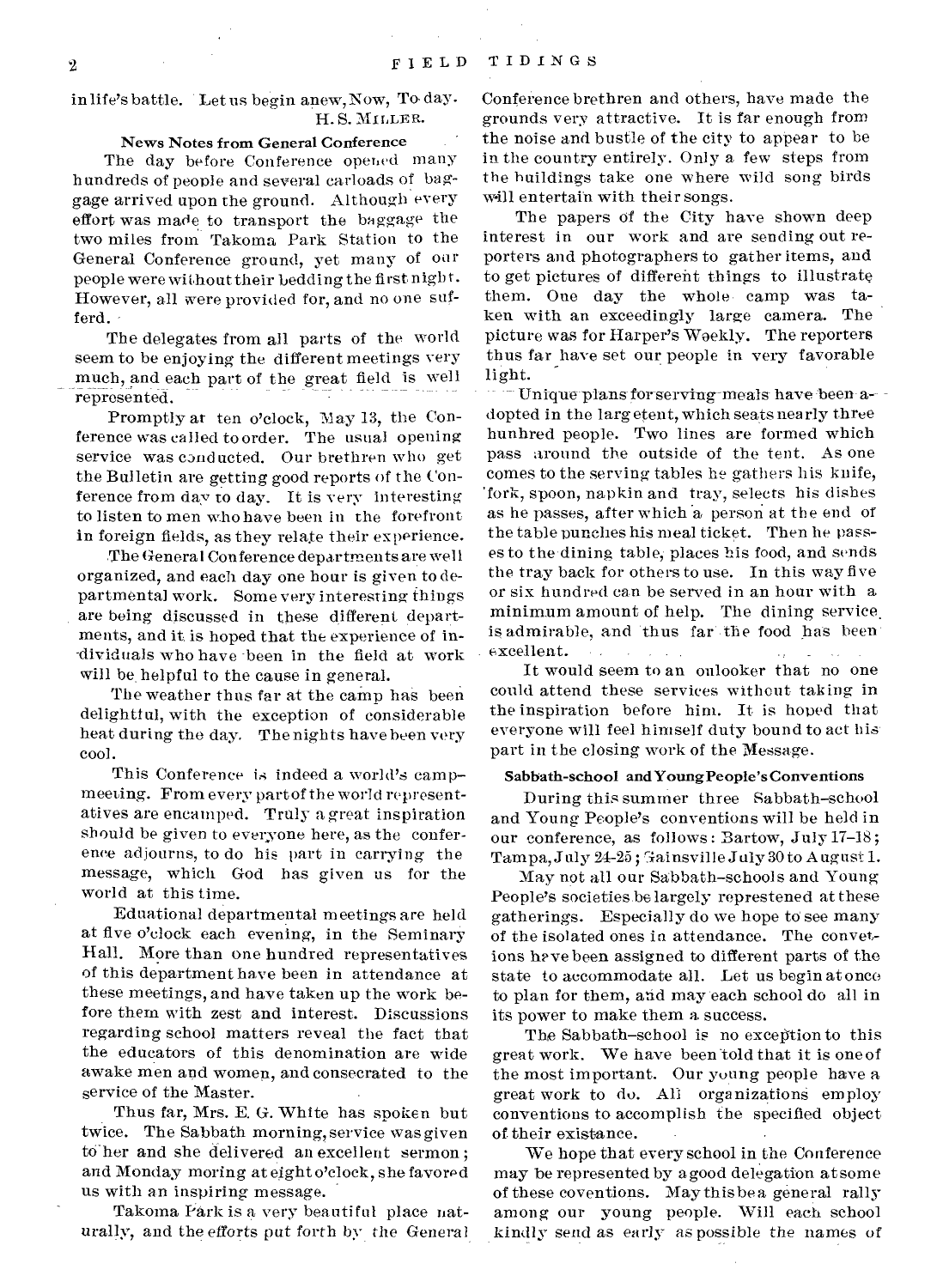| Reports of the Canvassing Work in the Southeastern Union Conference for April 1909 |         |        |         |          |          |          |             |
|------------------------------------------------------------------------------------|---------|--------|---------|----------|----------|----------|-------------|
| Conference,                                                                        | Agents, | Hours, | Trders. | Value,   | Helps.   | Total,   | Deliveries. |
| Cumberland                                                                         | 11      | 1170.  | 373     | \$486.00 | \$120.45 | \$606.45 | \$301.16    |
| N. Carolina                                                                        | 13      | 1549   | 763     | 1139.00  | 134.90   | 1273.90  | 318.35      |
| S. Carolina                                                                        | 11      | 863    | 5.8     | 1360.00  | 61.00    | 1421.00  | 152.95      |
| Georgia                                                                            | 12      | 1447   | 392     | 1096.50  | 256.80   | 1353.30  | 525.25      |
| Florida.                                                                           | 10      | 391    | 305     | 400.25   | 11.30    | 411.55   | 8.00        |
| Totals                                                                             | 47      | 5420   | 2366    | 4481.75  | 584.45   | 5066.20  | 1305.96     |

I am sure tne reader of Field Tidings will be glad to note the progress our Union is making in the canvassing work. The above report is by far the largest we have ever had and the prospects are bright even to go beyond these figures before the year closes. In comparing figures it is found that the value of orders for the first four months of 1908 was \$7208.00; deliveries \$3065.00. For the same period of 1909 they were

those who may attend to the undersigned. MRS. R. G. STRINGER.

### Graniteville, S. C.

Onr tent effort at this place began May 6, with nearly two hundred present. Our 40x60 tent has been filled each night, besides a fair audience on the outside: The providence of God went before us in preparing for these meetings, and His blessed Spirit is doing its work upon hearts. We labor for fruit for the kingdom of Christ. My wife is blessed in a special way as she mingles with the people in their homes. We ask your prayers.

### E.W.CARY.

### From Florida

It always causes us to rejoice when we can see fruit as the result of our labor. One of our sisters reports that two souls have accepted the Truth as the result of her canvassing work.

One of our workers writes, "I am glad for the privilege of being a co-worker with Christ," Another says, "Truly the Lord is helping me in every work from day to day."

Truly the harvest is ripe and the laborers are few.

# C. V. ACHENBACH.

*Field Missionary Agent.* 

### Florida Items

The  $Ft.$  egden School will open Sept. 6, with Prof. B. D. Gullett in charge. We can begin none too early to make preparations for our children to enter school this fall. ''Alle he said and

Elder C. B. Stephenson visited Jennings Lake church March 18-24. While there he baptized four new converts, some of whom were students in our church school. Ten young people have joined the church largely because of church school work. Is not this an ob\$12849.00 and \$4571.00 which is an increase over 1908, of \$5636.00 and \$1506.00 respectively.

Thus it can be seen that an increase of seven ty eight percent has been made in the value of orders and forty-nine percent in the value of deliveries.

To our Heavenly Father we desire to give the praise for these blessings.

V. 0. Cole.

ject lesson?

Elder Page Shepard writes encouragingly of the work in Jacksonville. He is gradually gaining access to the people. Four were baptized April 21.

As a result of the meeting recently held by Elder C. B. Stephenson, in Starke, two were baptized.

The efforts of Brother and Sister Webster, in Tampa, are being blessed, and fruits of their labors are seen in some who have accepted the Sabbath. They now have over thirty who are regular readers of the Family Bible Teacher.

There are in attendance at the General Con ference, in Washington, from Florida, Elder and Mrs. G. I. Butler, Elder and Dr. R. W. Parmele, Wm. H. Branson and wife, W. K. Achenbach and daughter Miss Elsie, Sister Boggs and daughter, Mrs. Beams, Elder Page Shepard John Manns.

### Florida Notice

Nothing preventing, Elder J. W. Mannswill visit the following churches and companies on or near the date named : Fernandina, June 11-15 Jacksonville, June 18-21; Orlando, June 28 to uly 4 ; Punta Gorda, July 8-18 ; Lakeland,July 20-25; Tampa, July 27 to August 2; Palmetto August 5-8; Plant City, August 10-15; Ocala, August  $17-22$ ; Windsor, August 24-26, He will begin a tent meeting in the vicinity of East Palatka and Hastings about September 1. I trust there will be a full attendance at all of these, meetings as Bro. Manns has been in attendanceat our General Conference and will have some good things to tell our brethren about the rapidly advaucing-message. -

President Fla. Conference.

IL **W., PARMEEr.** 

 $\sim 3$